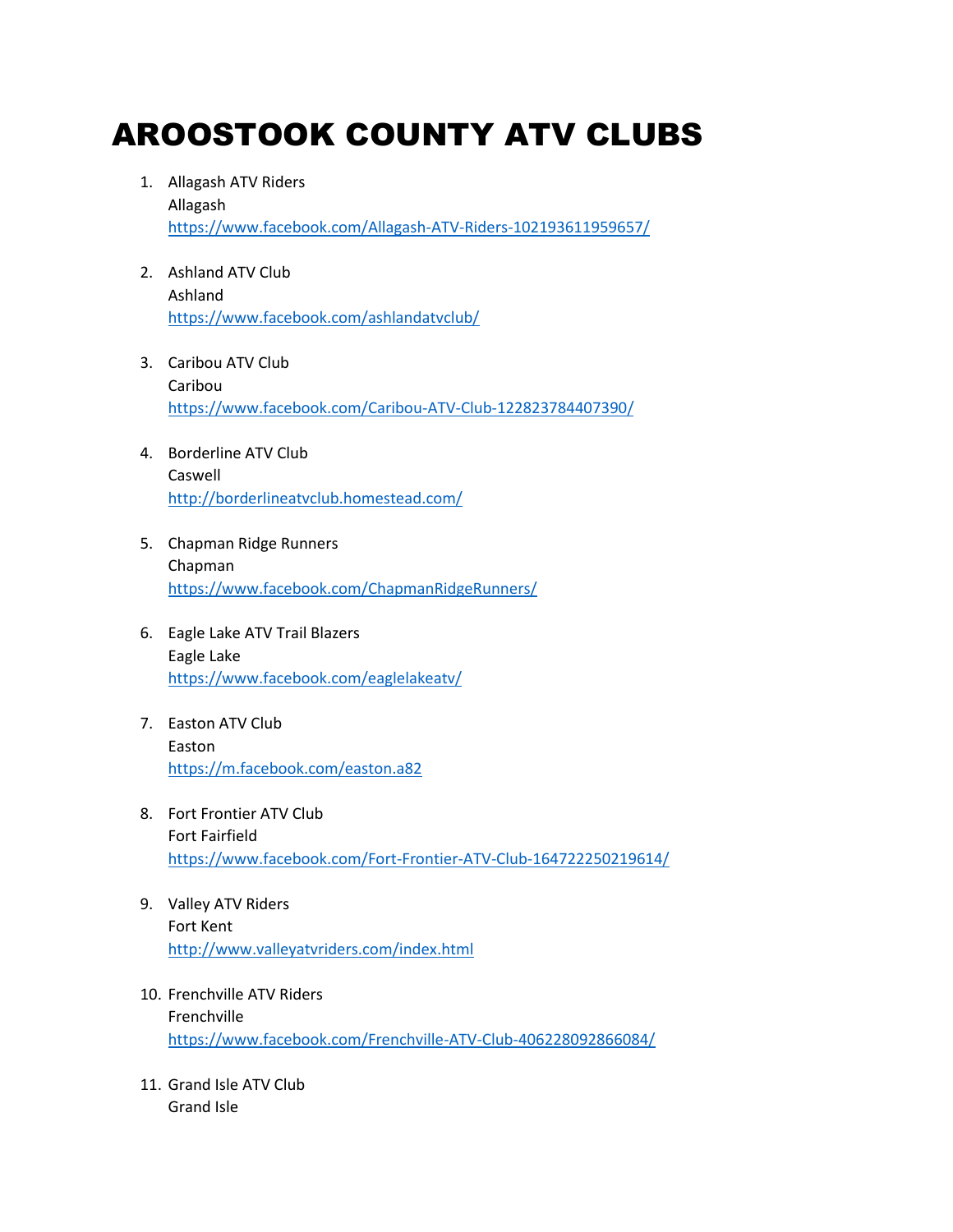<http://facebook.com/grandislemaineatv/>

12. Haynesville Woods Trail Riders Haynesville

> Aroostook Riders ATV Club Houlton <https://www.facebook.com/aroostook.riders.atv.club/>

- 13. Island Falls Freewheelers Island Falls <https://www.facebook.com/Island-Falls-Free-Wheelers-ATV-Club-180076575406198/>
- 14. Limestone Trail Hawks Limestone <https://www.facebook.com/LimestoneTrailHawks/>
- 15. Madawaska Valley ATVenture Club Madawaska <https://www.facebook.com/madawaska.atv>
- 16. Mapleton ATV Club Mapleton <https://www.facebook.com/MapletonATVClub/>
- 17. Big 13 ATV Club Mars Hill <https://www.facebook.com/Big13ATVClubMaine/>
- 18. Masardis ATV Club, Inc. Masardis <https://www.facebook.com/MasardisATVClub>
- 19. Twin County Wheelers Molunkus TWP. <https://www.facebook.com/TwinCountyWheelers/>
- 20. Sly Brook Trail Blazers New Canada <https://www.facebook.com/SlyBrookATVClub/>
- 21. Knowles Corner ATV Club Inc. Oakfield